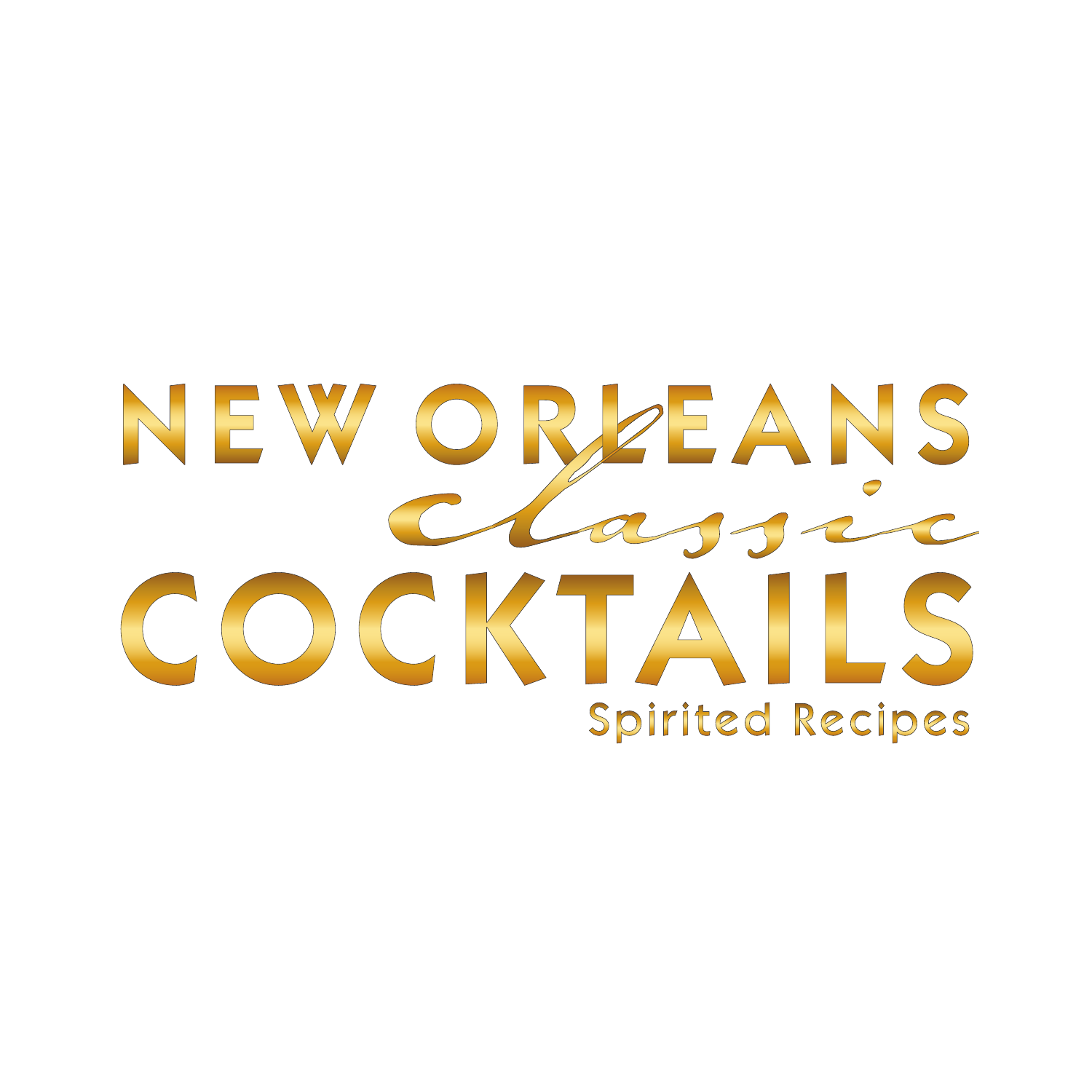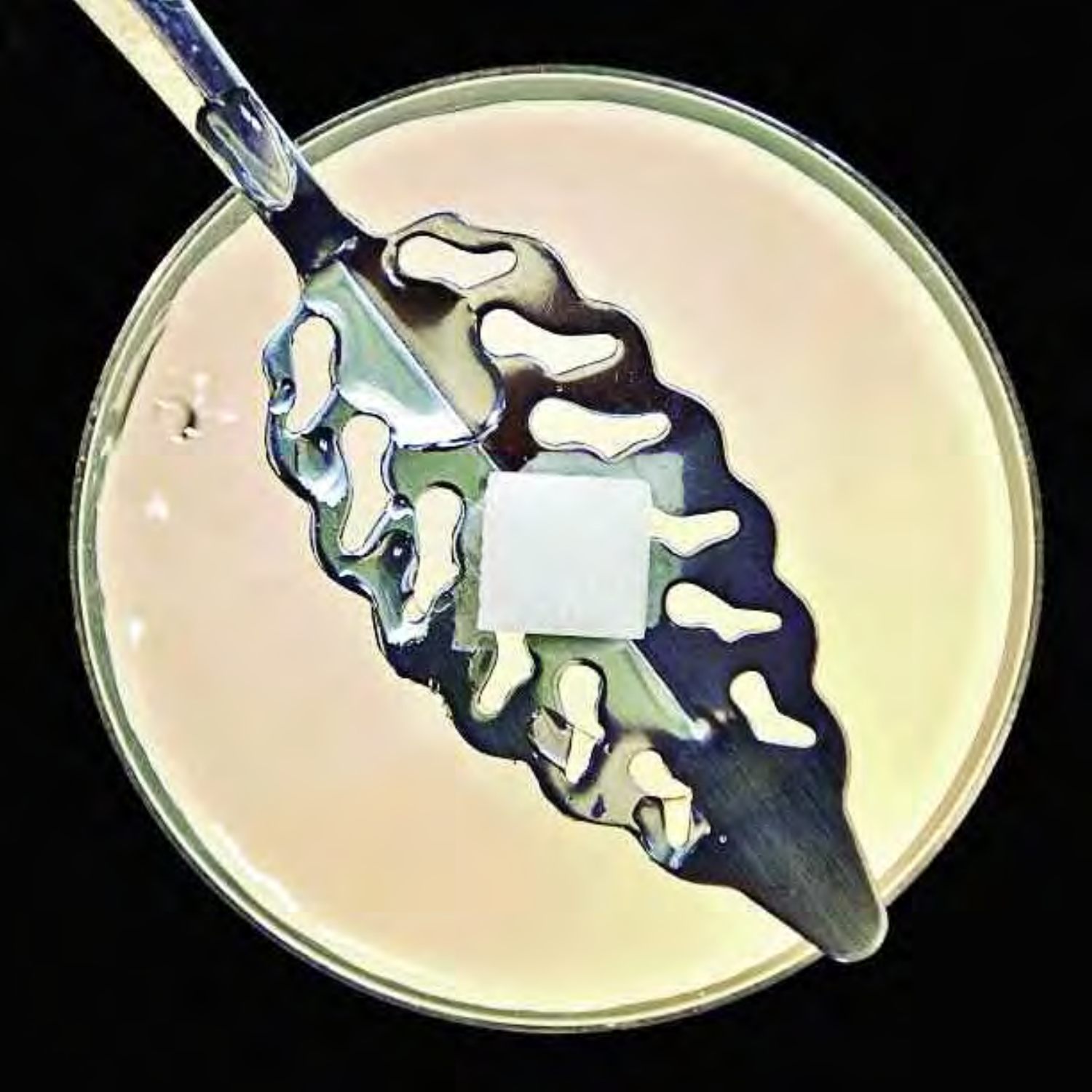## EANS NE RY W K S **Spirited Recipes**

## KIT WOF ı.

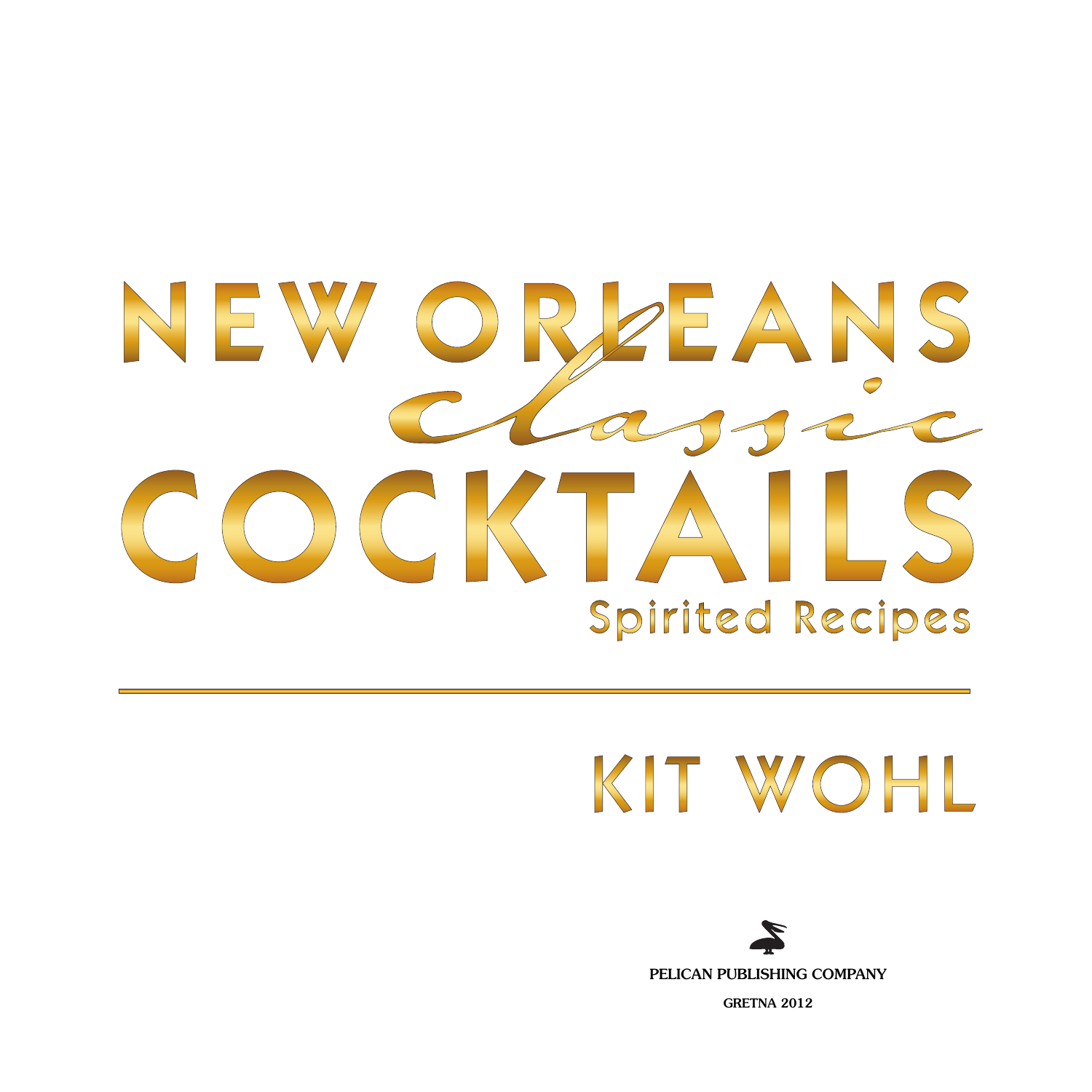Copyright ©2012 Wohl & Company, Inc. Text by Kit Wohl Photographs by Kit Wohl unless otherwise noted. All rights reserved.

The word "Pelican" and the depiction of a pelican are trademarks of Pelican Publishing Company, Inc., and are registered in the U.S. Patent and Trademark Office.

ISBN 9781589808409

Printed in China Published by Pelican Publishing Company, Inc. 1000 Burmaster Street, Gretna, Louisiana 70053

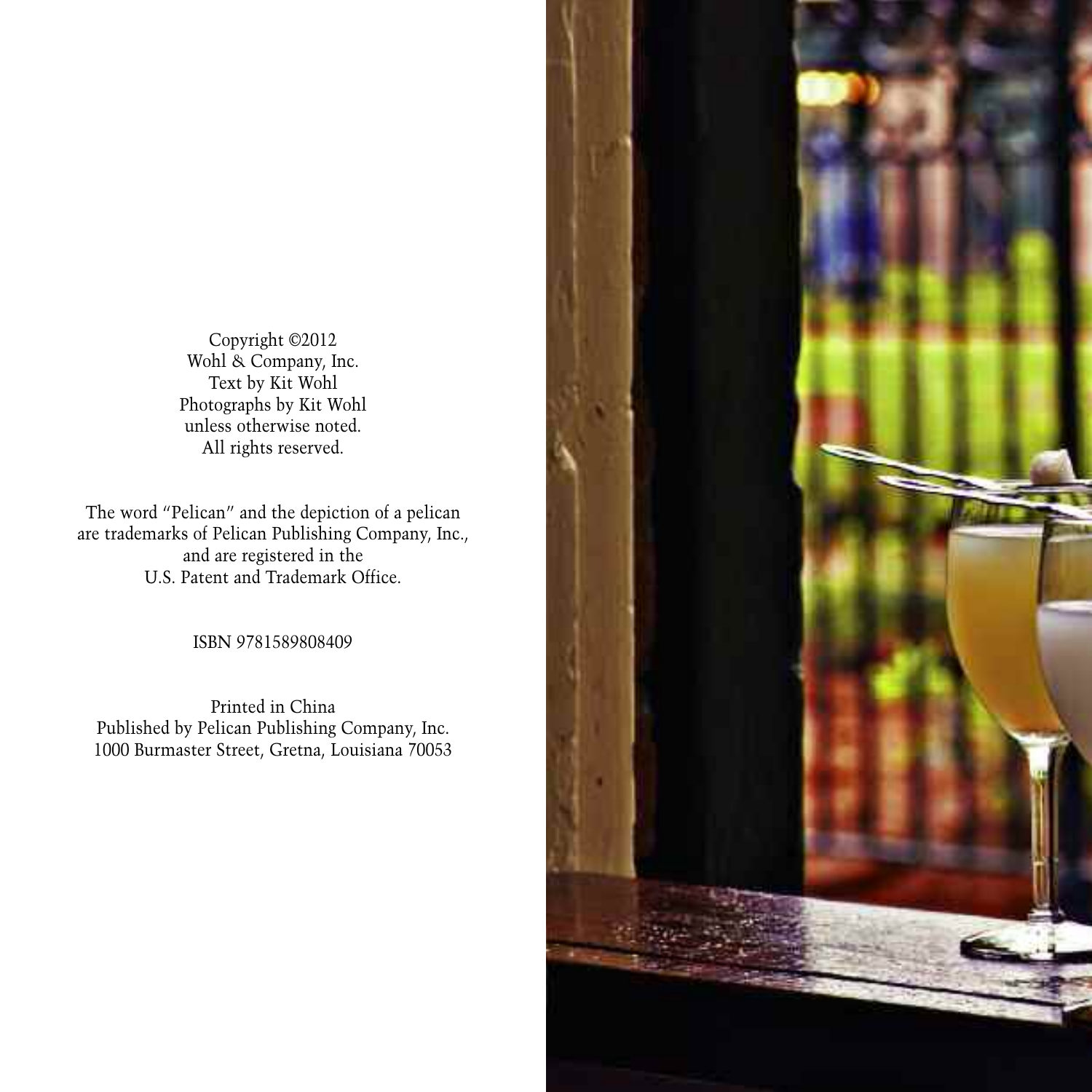a toast to tom collins *and* a toast to tom collins those wily newspaper people those wily newspaper people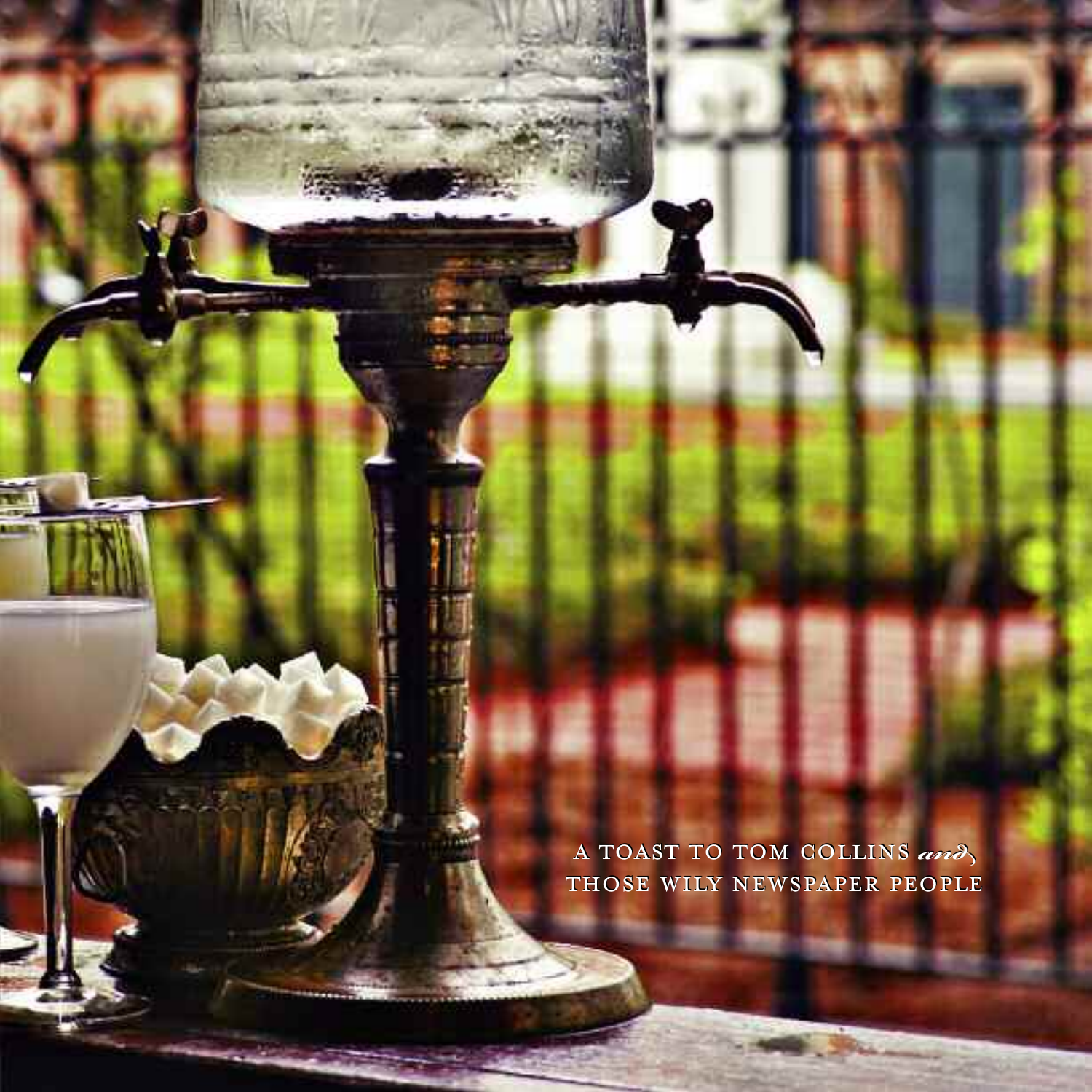



## **CONTENTS**

#### **BIG EASY SPECIALTIES**

| Absinthe Francaise | Pirate's Alley Café            | 13 |
|--------------------|--------------------------------|----|
| Sazerac            | Sazerac Bar, Roosevelt Hotel   | 14 |
| Ramos Gin Fizz     | Old Absinthe House             | 15 |
| Brandy Crusta &    | French 75, Chris Hannah        | 16 |
| Deauville          |                                | 17 |
| Vieux Carré        | Carousel Bar, The Monteleone   | 18 |
| à la Louisiane     | Restaurant de la Louisiane     | 19 |
| Absinthe Frappé    | Tujague's                      | 20 |
| Varadero           | Iris, Bienville House Hotel    | 21 |
| Old Hickory        | Bayou Bar, The Pontchartrain   | 22 |
| Roffignac          | Jeremiah Tower                 | 23 |
| Streetcar          | Dickie Brennan's Bourbon House | 24 |
| Broussard's Smile  | Broussard's                    | 25 |
| Union Jack Rose    | Cure, Neal Bodenheimer         | 26 |
| Charbonneau Way    | Sobou, Abragail Gullo          | 27 |
| White Manhattan    | Loa, International House       | 28 |
| Wild Rose          | Sally Ekman                    | 29 |

#### **TRADITIONS**

| Amaretto Sour &     |
|---------------------|
| Pisco Sour          |
| Brandy Alexander &  |
| Grasshopper         |
| Manhattan           |
| Cosmopolitan        |
| Gibson & Gimlet     |
| Martini             |
| Dirty Cajun Martini |
| <b>Rusty Nail</b>   |
| Old Fashioned       |
| Sidecar             |
|                     |

| Gibson & Gimlet     | Galatoire's                   | 38, 39 |
|---------------------|-------------------------------|--------|
| Martini             | Polo Lounge, Windsor Court    | 40     |
| Dirty Cajun Martini | Remoulade, Archie Casbarian   | 41     |
| Rusty Nail          | Touché Bar, The Royal Orleans | 42     |
| Old Fashioned       | Bar Tonique                   | 43     |
| Sidecar             | Davenport Lounge,             | 44     |
|                     | The Ritz-Carlton Hotel        |        |
| Stinger             | Bombay Club, Prince Conti     | 45     |
| Zombie              | F&M Patio, Trevor Palmer      | 46     |
| Witch's Brew        | d.b.a., Leah Rae Scantlen     | 47     |

Marti's 32, 33

Restaurant Jonathan 34, 35

Tom Fitzmorris 36 French 75 Bar, Bobby Oakes 37

#### **EYE OPENERS**

| Bellini |
|---------|
| Mimosa  |

| Bellini | The Taste Buds | 50 |
|---------|----------------|----|
| Mimosa  | Lorin Gaudin   |    |